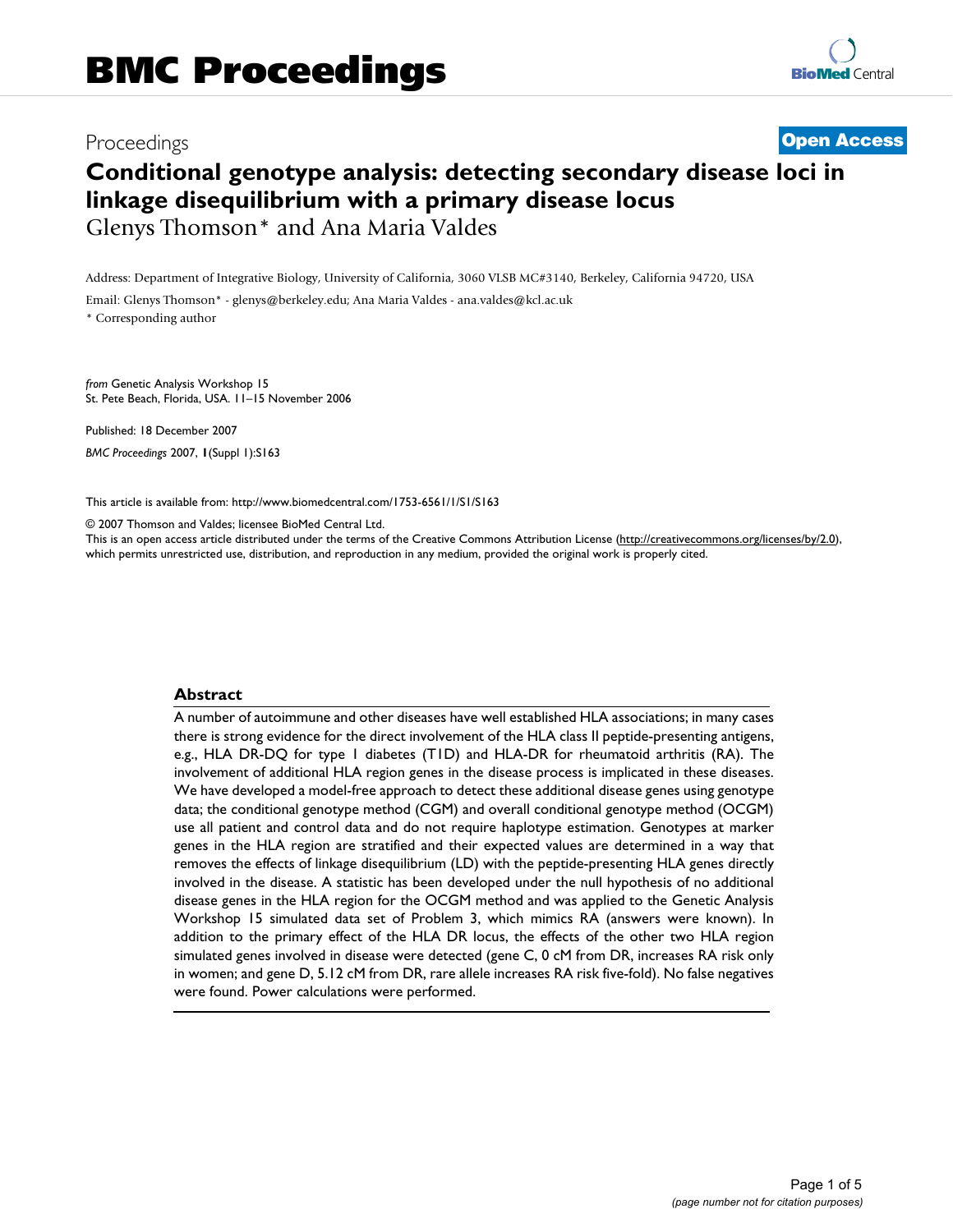# **Background**

Features of complex genetic diseases showing HLA associations, such as incomplete penetrance, multiple diseasepredisposing loci both within and outside the HLA region, heterogeneity, and interaction effects, make determination of their genetic basis more difficult than for traits showing classic monogenic Mendelian inheritance. Nonetheless, the direct involvement of HLA class II, and in some cases class I, genes in the disease process has been well documented for a number of complex diseases. Many of these diseases are of autoimmune origin, but cancers, infectious, and other diseases are also included. The issue of contributions to these diseases by other HLA region genes has been of interest for a number of years. Many reports of other associations within the HLA region have appeared in the literature. However, in many of these studies it has been difficult to determine whether an additional HLA region gene is involved in disease, versus the association's reflecting linkage disequilibrium (LD) with the peptide-presenting HLA molecules directly involved in disease.

A number of analytic strategies have been developed to remove the effects of LD with the peptide-presenting HLA genes directly involved in the disease. These include matched genotype strategies [1], and for family-based data the homozygous parent transmission disequilibrium test (HPTDT) [2] and the homozygous parent linkage test (HPLT) for affected sib pairs [3]. These three approaches only use a subset of the patient and control data. The haplotype method (henceforth referred to as the conditional haplotype method (CHM)) [4-6] and the conditional extended TDT (CETDT) [7,8] use more of the data, but haplotypes need to be estimated. The logic of the CHM starts with the assumption that all HLA genes directly involved in disease susceptibility have been identified, e.g., HLA DR in RA. We then examine the *relative* frequencies of alleles at marker loci (e.g., single-nucleotide polymorphisms (SNPs), microsatellite markers, or other classical HLA loci) located on *specific haplotypes* stratified (to remove the effects of LD) by HLA DR in the case of RA, e.g., the high risk DRB1\*0401 allele. Under the null hypothesis, the *relative* frequencies of the marker alleles on these stratified haplotypes should be the same in cases and controls. While fit to these expectations does not exclude the possibility that other genes in the HLA complex are involved in disease, lack of fit unequivocally shows that all disease-predisposing genes in the region have *not* been identified (provided that population stratification effects, for example, have not produced spurious results). The CHM tests for effects on individual haplotypes at the primary disease predisposing locus. Thomson [9] extended the CHM approach with development of a method to test for additional genetic effects *over all haplotypes*, henceforth referred to as the overall conditional

haplotype method (OCHM). One advantage of the CHM, OCHM, and CETDT is that more of the data is used than with the matched genotype approach and the HPTDT and HPLT methods. However, care must be taken in all analyses and their interpretations with rare haplotypes and sparse cells.

Our aim in this study is to present a *conditional genotype approach* that tests for the presence of additional disease genes in a genetic region while accounting for LD with a primary disease gene. In the conditional genotype method (CGM), marker genotype frequencies are compared between cases and controls (AFBACs (affected family-based controls) in the case of family data [10,11]). Our concentration in this paper is on the overall conditional genotype method (OCGM) in which genotype frequencies at marker loci are considered over all genotypes at the primary disease locus (in fact only all common genotypes are considered). We have developed an appropriate test statistic and applied this method to the Genetic Analysis Workshop 15 (GAW15) Problem 3 data (with answers known).

#### **Methods** *Model*

Let *A* be the primary disease locus of interest, with penetrance value *wij* for genotype *Ai Aj* . Under the null hypothesis, the *B* locus is neutral with respect to disease and the *A* locus accounts for all disease risk in this genetic region. The frequencies of genotypes in controls at the *A* locus are denoted  $f_c(A_iA_j)$  and  $f_p(A_iA_j)$  for patients. The expected genotype frequencies among patients are given by:

$$
f_p(A_iA_j) = w_{ij}f_c(A_iA_j)/T,
$$

where T is a normalizing factor. No assumption of Hardy Weinberg proportions in controls or patients is needed. Rewriting Eq. (1a), the relative penetrance values are estimated as follows:

$$
w_{ij}/T = f_p(A_iA_j)/f_c(A_iA_j).
$$

Adding the second neutral locus *B*, the expected two-locus genotype frequencies under the null are given by:

$$
\exp f_p(A_i A_j B_k B_l) = w_{ij} f_c(A_i A_j B_k B_l) / T,
$$

and substituting from Eq. (1b) gives

$$
\exp f_p(A_iA_jB_kB_l) = f_c(A_iA_jB_kB_l) \left[ f_p(A_iA_j)/f_c(A_iA_j) \right].
$$

# *Conditional genotype method (CGM)*

For a given *Ai Aj* genotype, the term in [.] in Eq. (2b) is constant, so under the null that the *A* locus is the only diseasepredisposing gene in the region, the relative genotype fre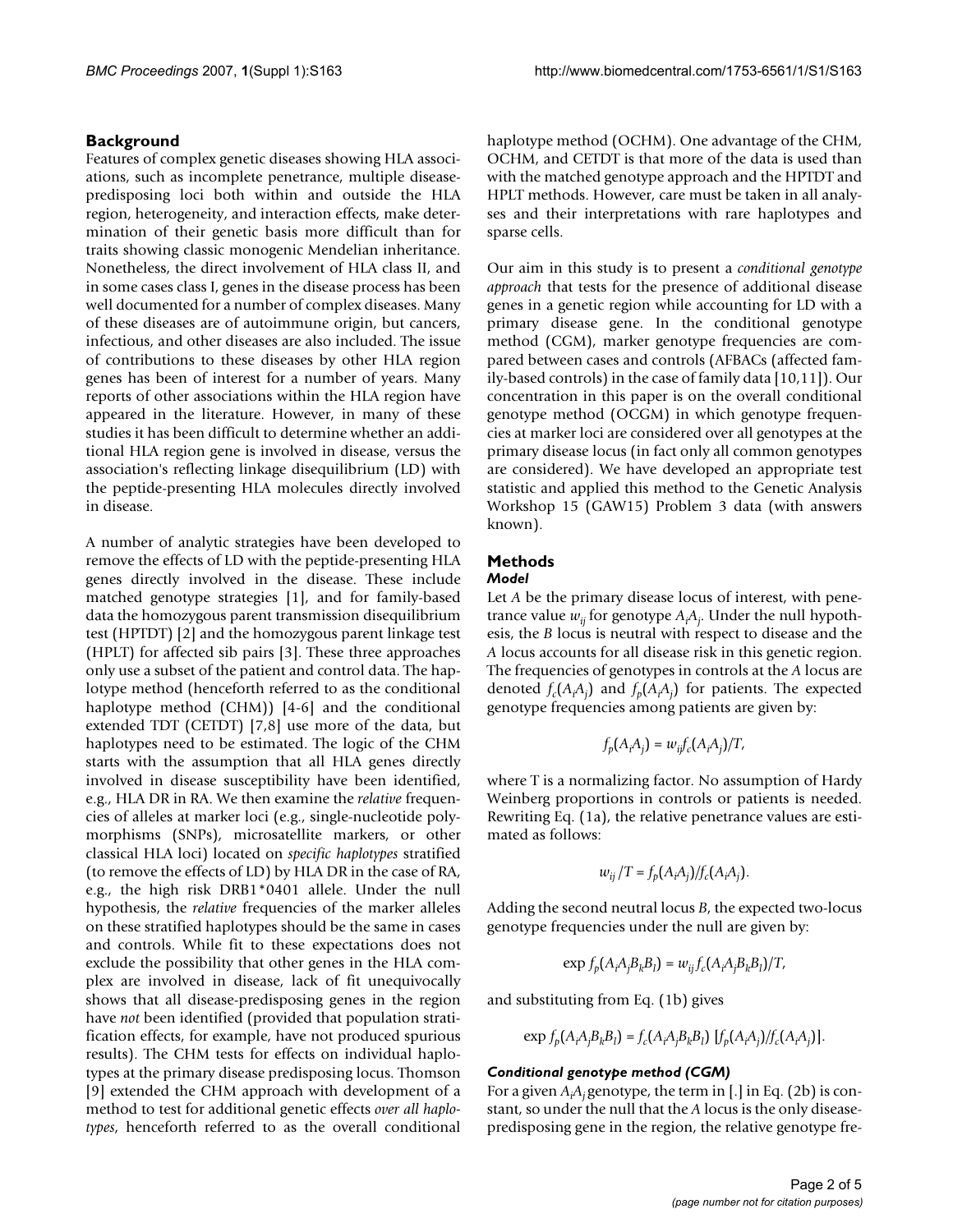quencies at the *B* locus should show no heterogeneity between patients and controls. We term this the conditional genotype method (CGM), with analogy to the conditional haplotype method (CHM) discussed above. In both cases, statistical testing can be done via a chi-square test of heterogeneity, with all the associated caveats therein, Fisher's exact test, or a resampling approach. We have not pursued this approach in the current analyses.

#### *Overall conditional genotype method (OCGM)*

If the effect of an additional disease-predisposing gene in the region, e.g., the *B* gene or one in LD with it, is not specific to a particular haplotype or genotype at the primary disease locus *A*, then more power should be available by considering *B* locus genotypes combined over all *A* locus genotypes. In this case, the expected genotype frequencies at the *B* locus under the null hypothesis, assuming that *A* (disease locus) segregates for *m* alleles and *B* (putative neutral locus) for *n* alleles, are given by:

$$
\exp f_p(B_h B_k) = \sum_{i=1}^m \sum_{j=i}^m \frac{f_p(A_i A_j)}{f_c(A_i A_j)} f_c(A_i A_j B_h B_k).
$$

The question of statistical testing then arises. Application of a standard test of homogeneity of the *B* genotype observed (obs) and expected (exp) numbers does not give a chi-square distribution, in fact the distribution is exponential. This is due to the use of the *fp*(*Ai Aj* )*/fc*(*Ai Aj* ) ratio in the estimation of expected values. This observation led to the test statistic suggested below [12]. Note also that the use of low-frequency control genotype frequencies  $(f_c(A_iA_j))$  could be problematic notwithstanding and these should be left out of any analyses, although this was not necessary in the current analysis of simulated data.

We propose the following test statistic when comparing  $\exp f_p(A_iA_jB_kB_l)$  to the observed value  $f_p(A_iA_jB_kB_l)$  in our statistical testing. For consistency we will refer to the latter as obs  $f_p(A_iA_jB_kB_l)$ :

$$
\chi^2_{2df} = \frac{Np + Nc}{2} \sum_{h,k} c_{hk}
$$

where:

$$
c_{hk} = \frac{(\exp f_p(B_h B_k) - \text{obs } f_p(B_h B_k))^2}{4(\exp f_p(B_h B_k) + \text{obs } f_p(B_h B_k))},
$$

and  $\exp f_p(B_h B_k)$  is given by Eq. (3). Note that no LD or haplotype estimates are needed. With respect to analyses of the GAW15 Problem 3 data we discuss power issues in the Results section below and show that this test statistic has the nominal *p*-value for markers with no effect on disease and not in LD with loci C and D.

### **Results**

On the simulated RA-like Problem 3 data we used one affected sib from all families (*n* = 1500) and all unrelated controls  $(n = 2000)$  and studied 674 SNPs on chromosome 6. First we tested for genotype associations of each SNP with disease, and found significant effects around the HLA region (Figure 1A); however the DR and C locus effects were intertwined. We then concentrated on SNPs 100–200 (the HLA region) in 50 replicates. A number of SNPs showed associations, and these correlated with estimated LD with the HLA DR4 allele simulated in the data (allele 3 of the simulation) (Figure 1B and 1C). Significant LD with DR4 extends from SNP 119 to 183, although except for these two extremes, the significant LD falls between SNPs 129 to 155.

Applying the OCGM to the data, the effects of Locus C and Locus D, additional to those of HLA-DR were found (Figure 1D). The statistical power to detect the D locus was higher, given that we only looked at the complete sample without stratifying by gender with respect to Locus C. However, for Loci C and D loci the power was greater than 80% at the *p* < 0.05 level and the type I error observed for markers outside the main LD region with DR, C, or D are consistent with theoretical expectations (Table 1). We note that the type I error for markers 100 to 130 is slightly higher than the nominal 5% and 1% because a few markers are in significant LD with DR.

#### **Conclusion**

We have developed a simple but powerful approach using genotypes (the conditional genotype method (CGM) and overall conditional genotype method (OCGM) method) to detect association of a secondary locus in LD with a major disease locus that is model free and does not require estimation of haplotype frequencies. Even with strong LD as seen with the DR and C loci in this data set, we were able to detect the effect of the C locus after allowing for the effect of the primary DR locus. This was possible even though  $D' = 1$  for these two loci, as both alleles C and c occur with allele DRX. In this case DRX refers to all alleles that are not DR4 and not DR1, namely, allele 1 of the simulation for the DR locus. The allele frequencies of these two haplotypes were 0.15 and 0.50, respectively. This allowed discrimination between risk effects of the genotypes comprising these two haplotypes, and hence detection of the C locus effect once the primary effect of the DR locus was taken into account. The only situation in which the CGM and OCGM, as well as other methods, would not be useful is when there is an absolute 100% correlation between all alleles at both loci. In such cases, cross ethnic studies may be useful in that the LD pattern may differ and not show 100% correlation.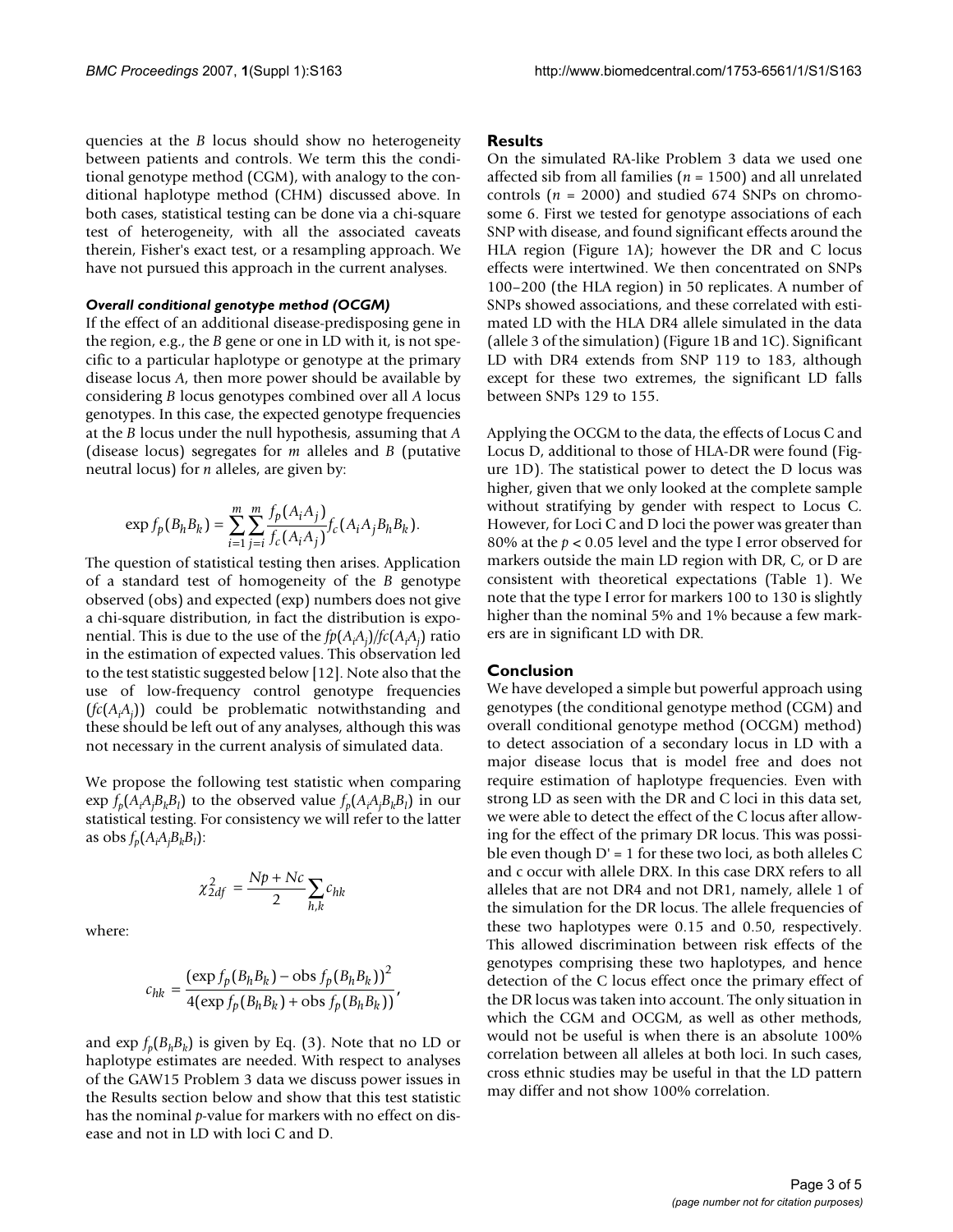

# Genetic association, linkage di **Figure 1** sequilibrium and application of conditional genotype analysis to chromosome 6 simulated data

**Genetic association, linkage disequilibrium and application of conditional genotype analysis to chromosome 6 simulated data**. A, Genotype associations of HLA region (chromosome 6) SNPs; B, linkage disequilibrium of SNPs 100 to 200 with the HLA DR4 allele; C, physical distribution of significant LD with chromosome 6 SNPs; D, application of the overall conditional genotype method (OCGM) to the HLA region data. Results refer to the average of 50 simulation replicates.

One could also take the observed (obs) and expected (exp)  $fp(B<sub>h</sub>B<sub>k</sub>)$  values from Eq. 3 and consider the observed and expected allele frequencies at the *B* locus under the null; obtained simply by the method of allele (gene) counting. In effect, this is the same as the overall conditional haplotype method (OCHM) [9] but the genotype approach obviates the need to estimate LD values in controls between the *A* and *B* genes as proposed in its initial implementation. Another difference is that whereas the genotype-based implementation uses ratios of *A* locus genotype frequencies in patients versus controls, the haplotype-based implementation as originally proposed uses allele frequencies. The effect of this on type I and type II errors is not known and further work would be required